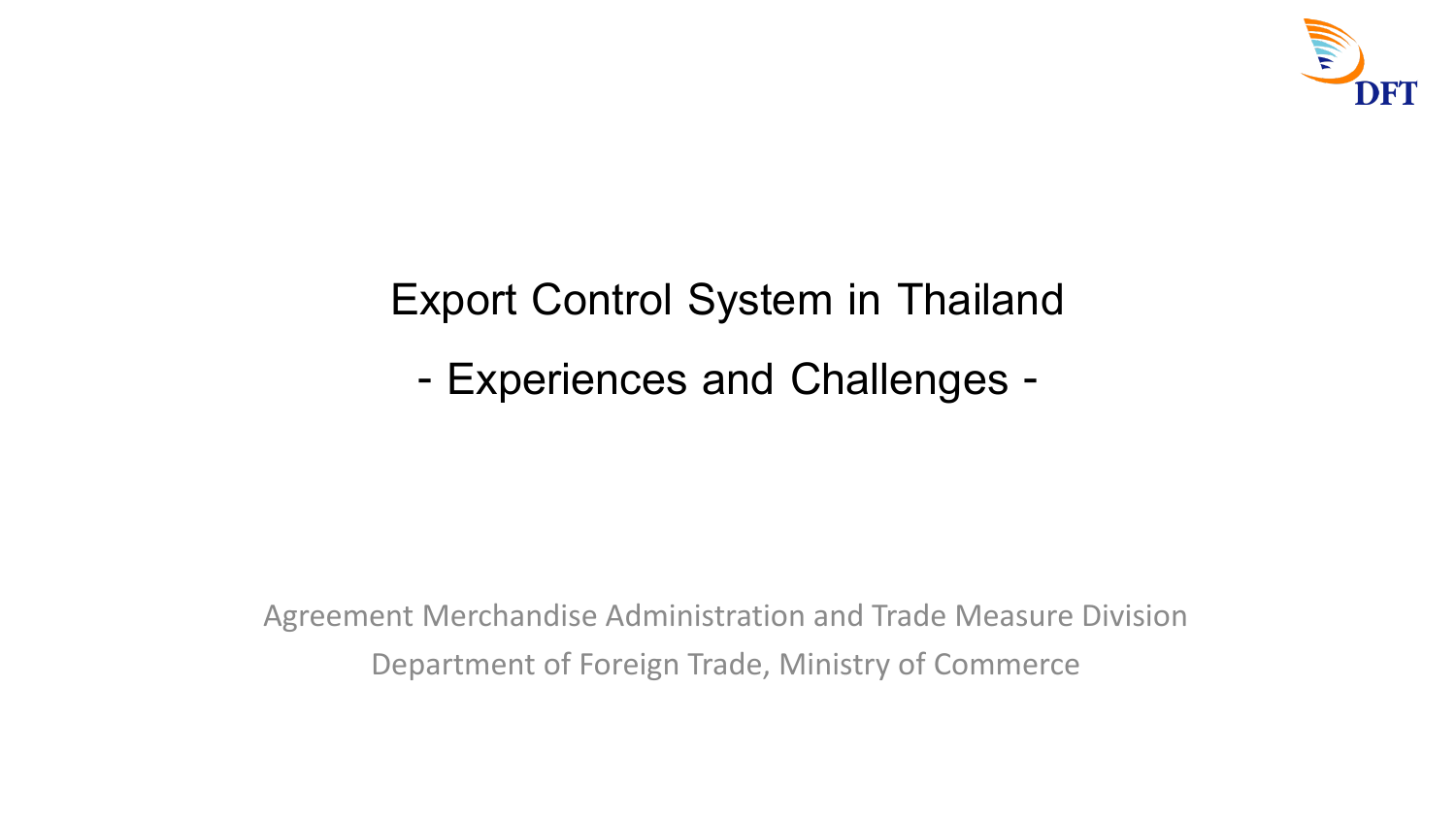

#### **OUTLINE**

- 1. Thailand's Related Agencies
- 2. Thailand's Control on Weapons of Mass Destruction Related Items Act, AD 2019. (**TCWMD Act**)
	- *Overview*
	- *Scope and Coverage*
	- *Current Status*
	- *Phased Implementation*
	- *Licensing System*
- 3. Challenges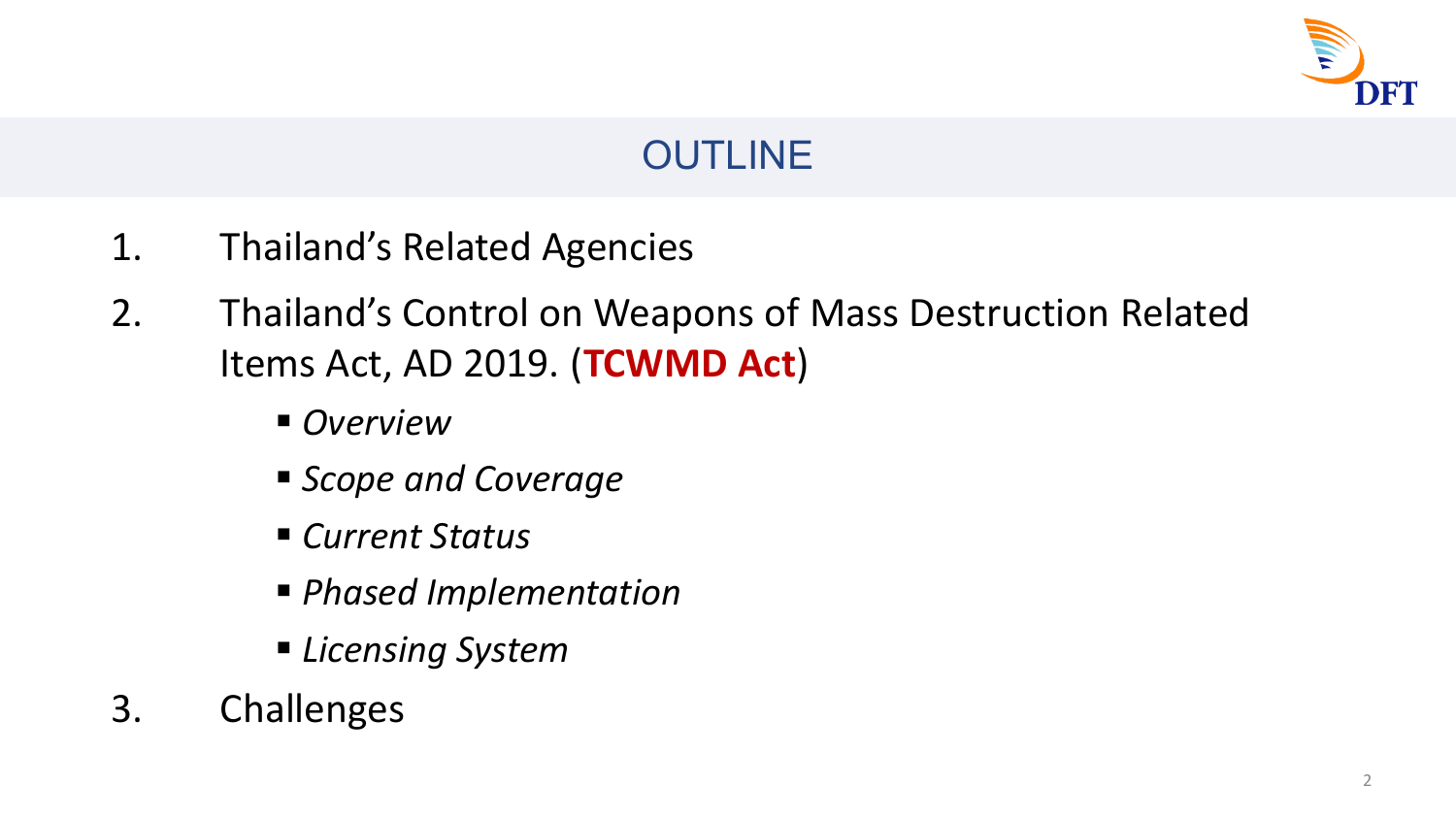

#### **RELATED AGENCIES**

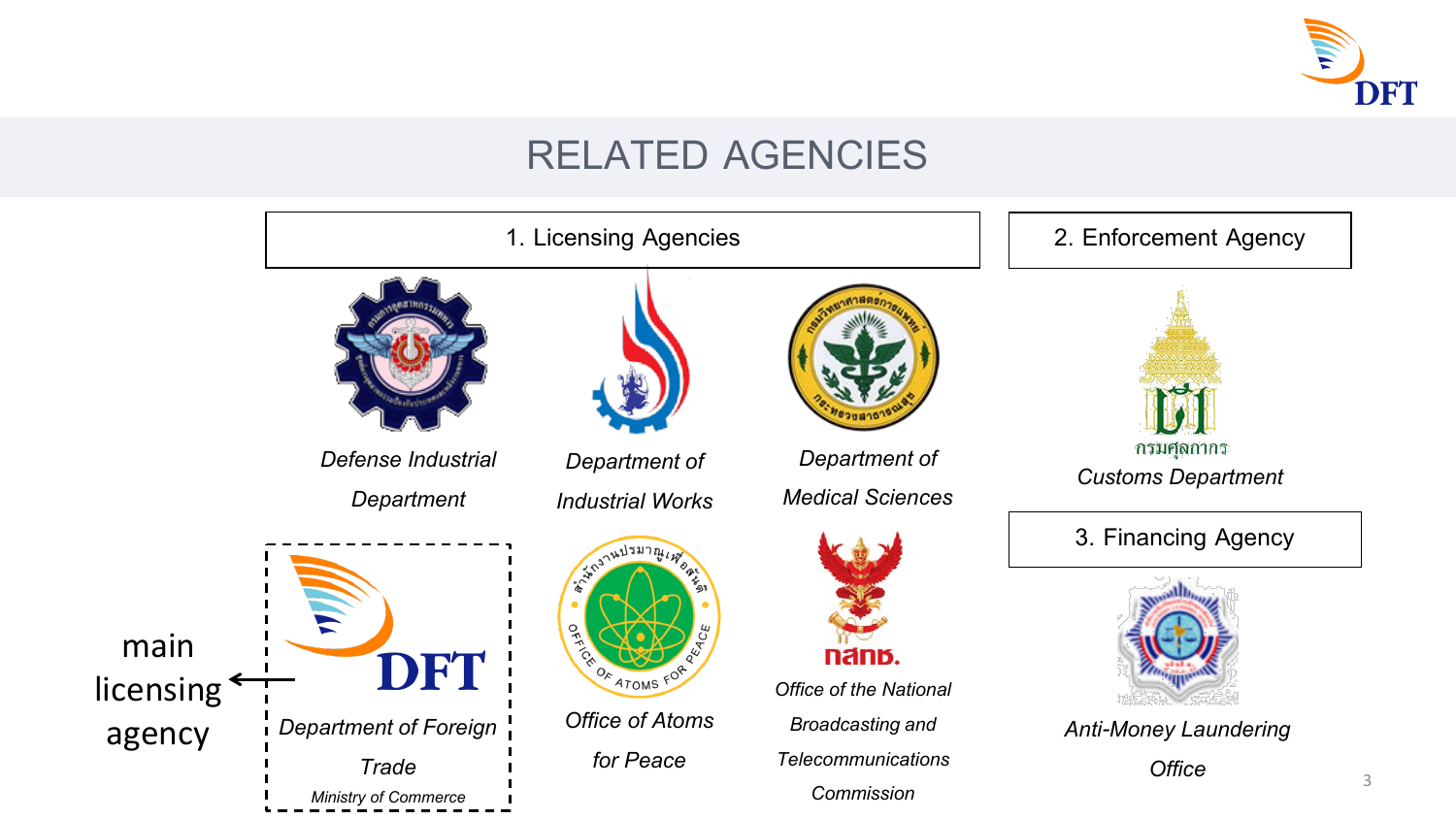

#### **JOURNEY TOWARDS TCWMD IMPLEMENTATION**

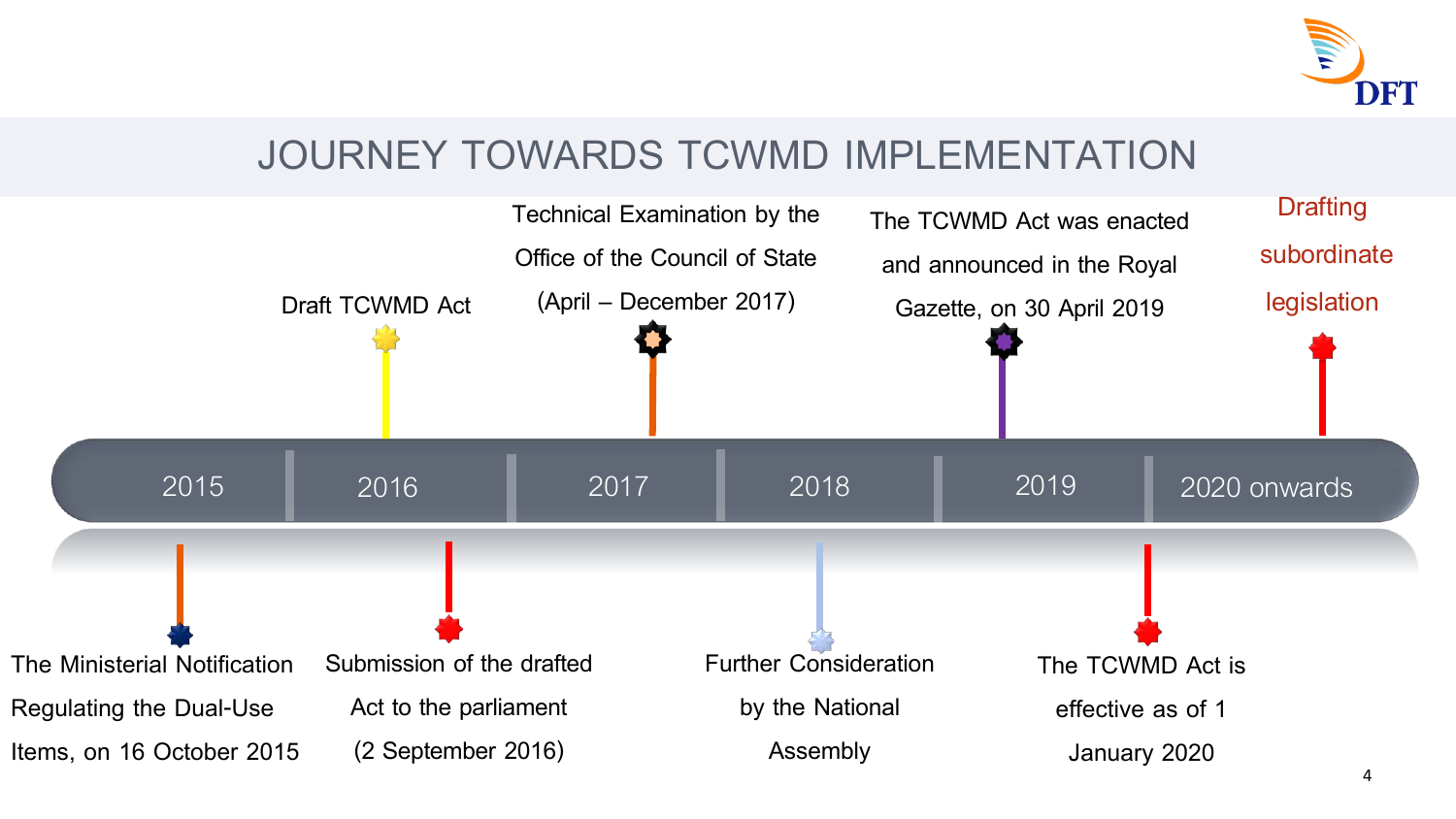

#### **Thailand's Control on Weapons of Mass Destruction related Items Act or TCWMD Act**

| <b>Section</b> | <b>Details</b>               | Number of<br><b>Article</b> |
|----------------|------------------------------|-----------------------------|
|                | <b>General Provisions</b>    | 5                           |
| $\mathbf 1$    | Committee                    | 5                           |
| 2              | Control of WMD related Items | 9                           |
| 3              | Appeal                       | $\overline{2}$              |
| $\overline{4}$ | <b>Authorized Officers</b>   | $\overline{4}$              |
| 5              | <b>Civil Liability</b>       | 1                           |
| 6              | Penalties                    | 6                           |
| <b>Total</b>   |                              | 32                          |

- On 30<sup>th</sup> April 2019, the TCWMD Act was enacted and announced in the Royal Gazette.
- TCWMD Act consists of 32 articles.
- All provisions are effective as of 1st January 2020.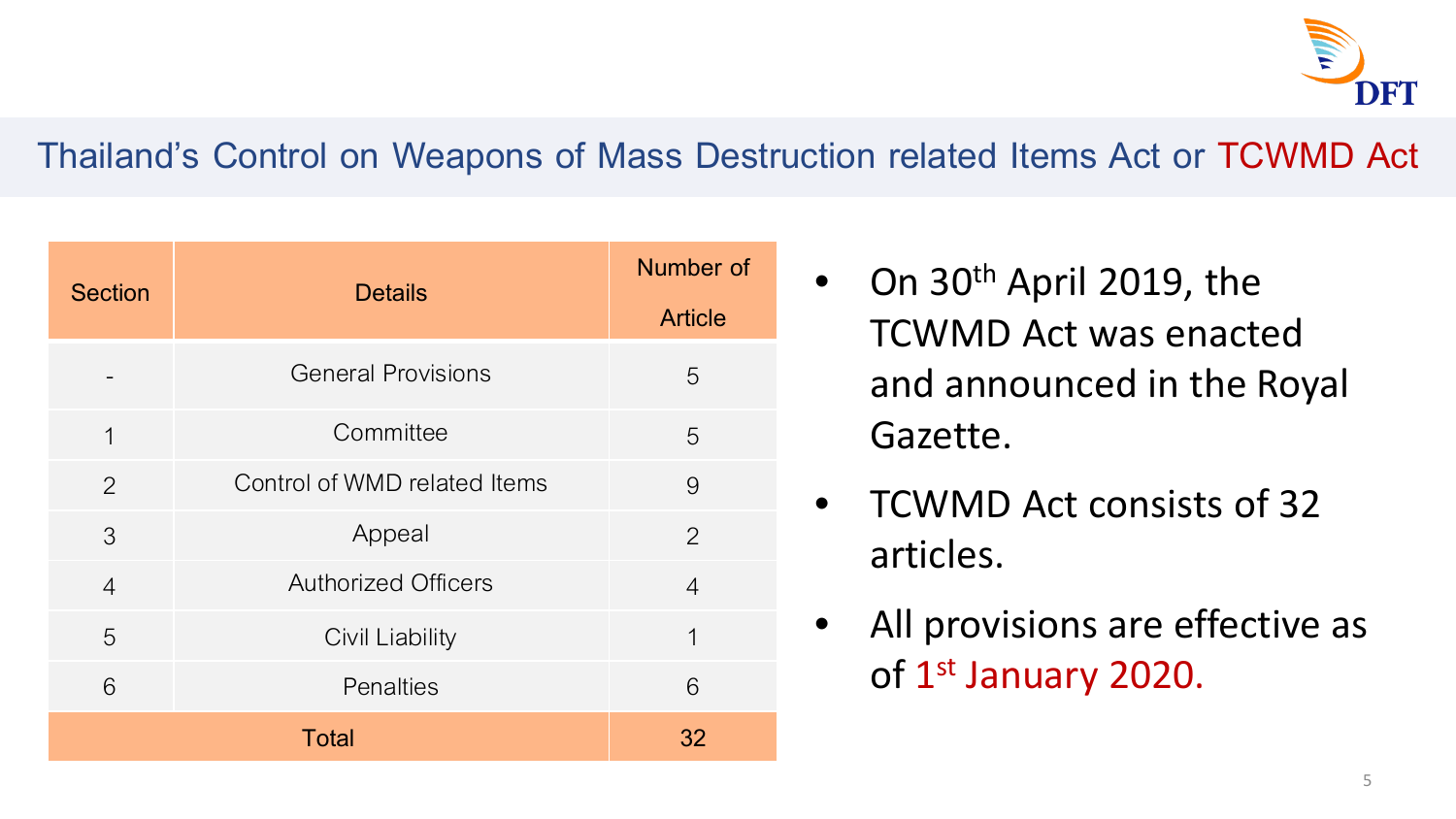

#### **SCOPE OF TCWMD**

• The DFT is the responsible authority under the TCWMD Act and has the **power to issue subsequent rules and regulations** under the TCWMD Act, including a list of specific items that will be regulated under the TCWMD Act, controlled activities of each items, and requirements in order to engage in the controlled activities.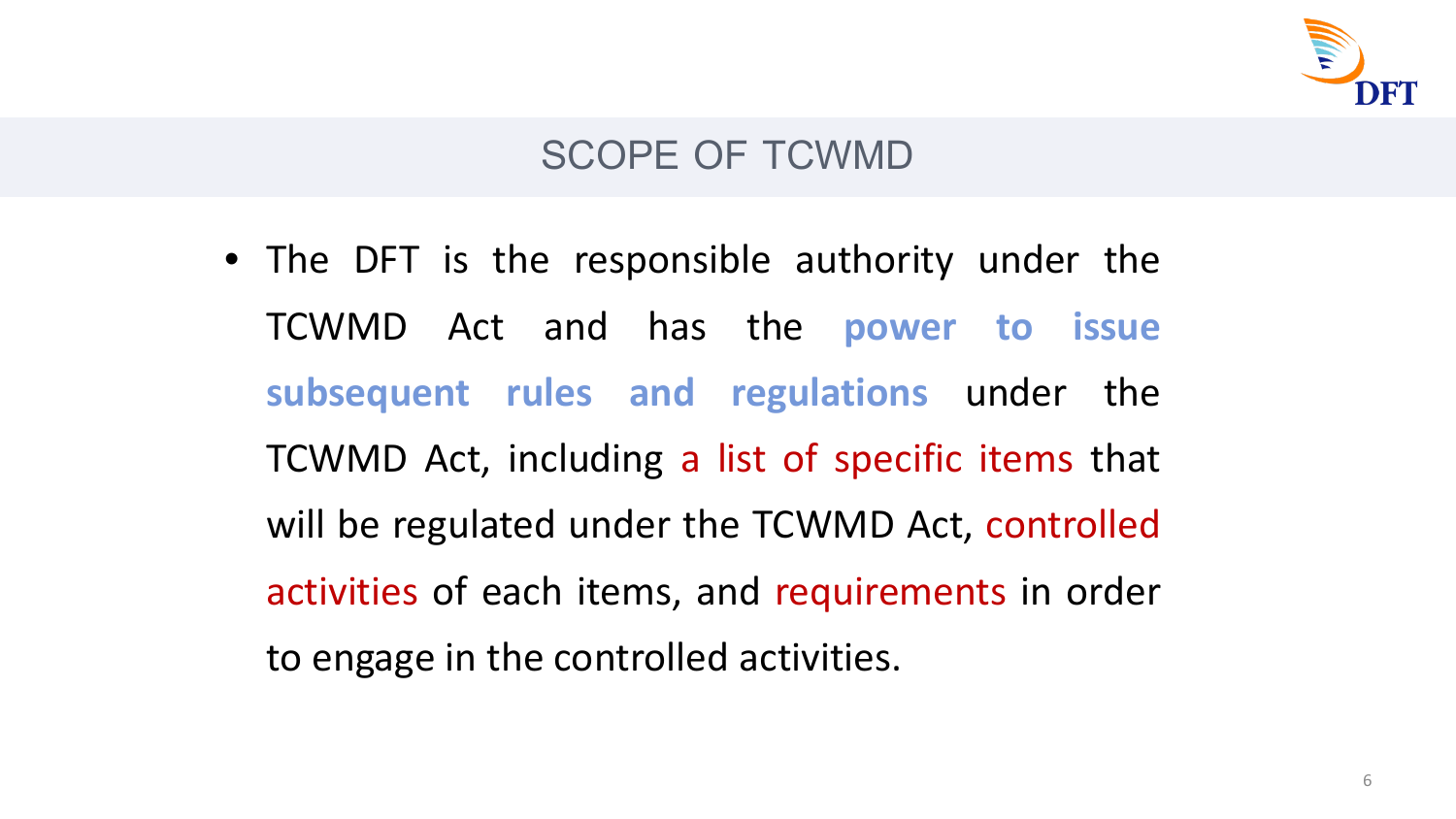

#### **SCOPE OF TCWMD**

- The TCWMD Act regulates all items that are related to the proliferation of weapons of mass destruction.
- The regulated items include WMDs, military armaments and dual-use items ("DUI") as well as tangible and intangible items that could have commercial interest, technology or even software.
- Controlled activities under the TCWMD Act include export, re-export, transshipment, transit, brokering and other actions with the purpose of spreading WMDs.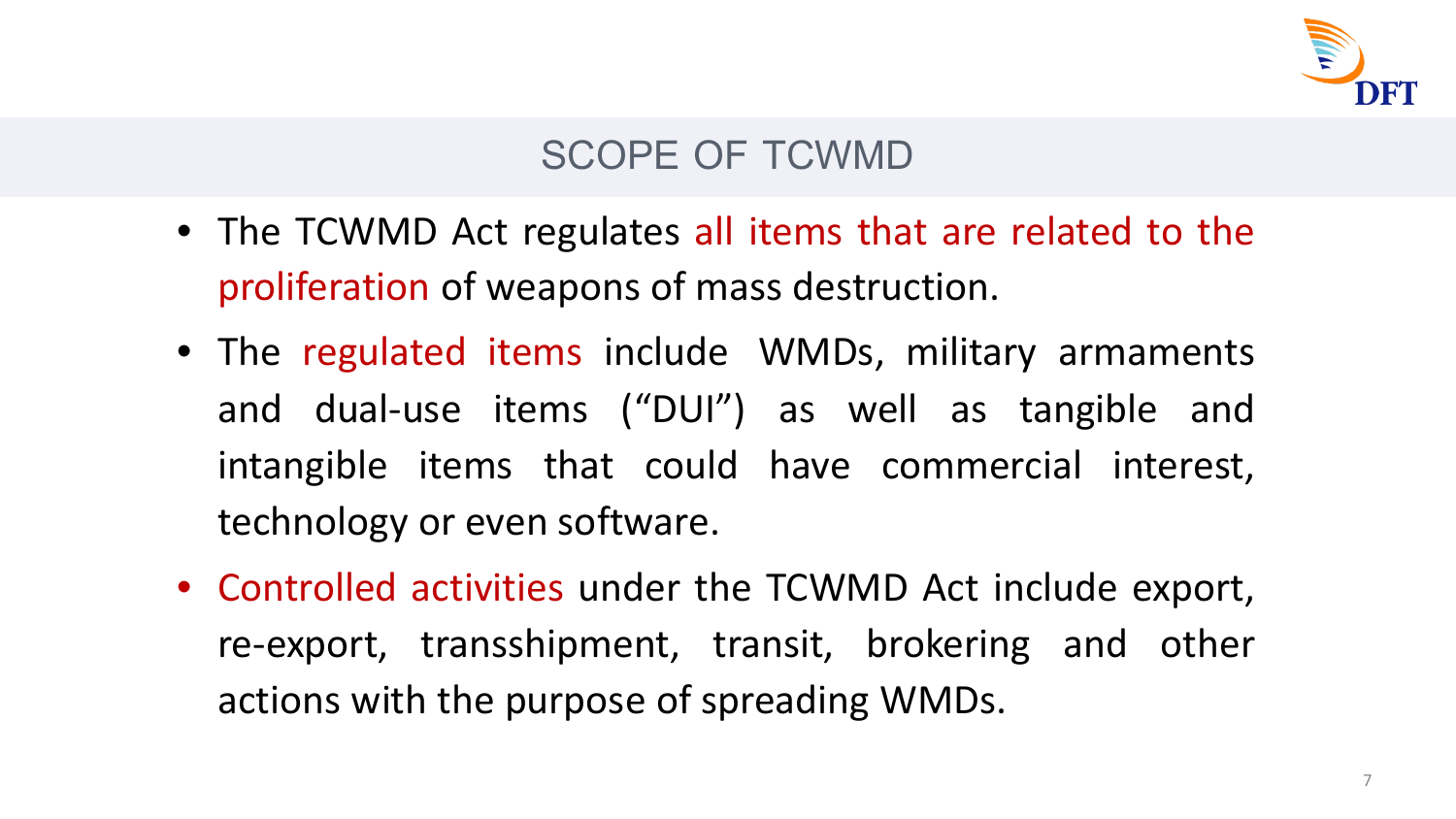

### **PENALTIES UNDER TCWMD ACT**

#### For violating license provision False or misleading

Maximum imprisonment of 2 years and/or a fine of up to THB 200,000.

 *If such offense is related to the WMDs* Maximum imprisonment of 10 years and/or a fine of up to THB 1 million.

document or information in order to obtain the license

Maximum imprisonment of 1 year and/or a fine of up to THB 100,000.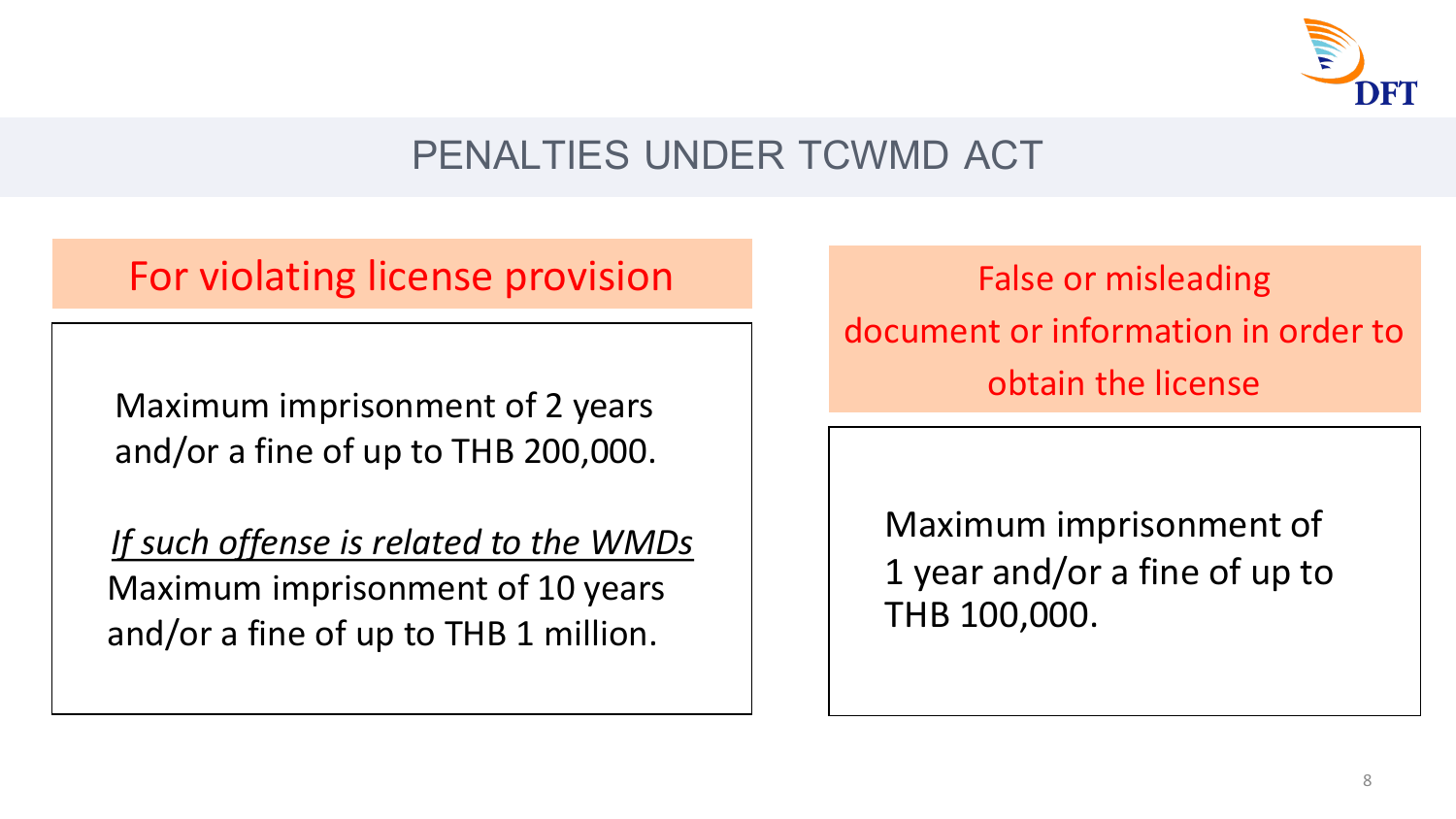

#### **CURRENT STATUS OF TCWMD SYSTEM**

- 1. Relevant regulations and notifications under the TCWMD Act are being drafted
- 2. Developing e-TCWMD system
- 3. Outreach activities for law and e-TCWMD system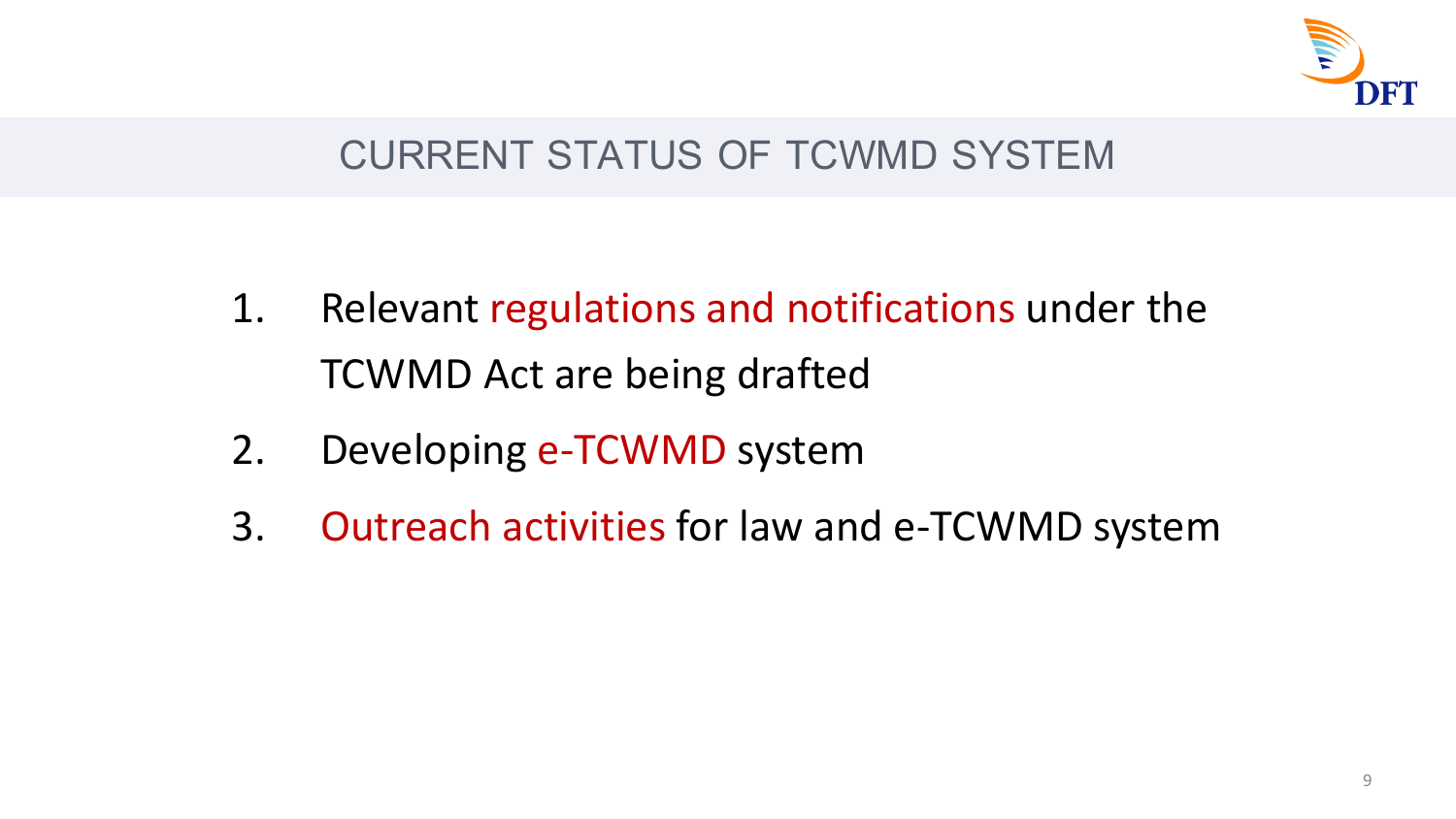

#### **PHASED IMPLEMENTATION OF THE TCWMD (TENTATIVE)**

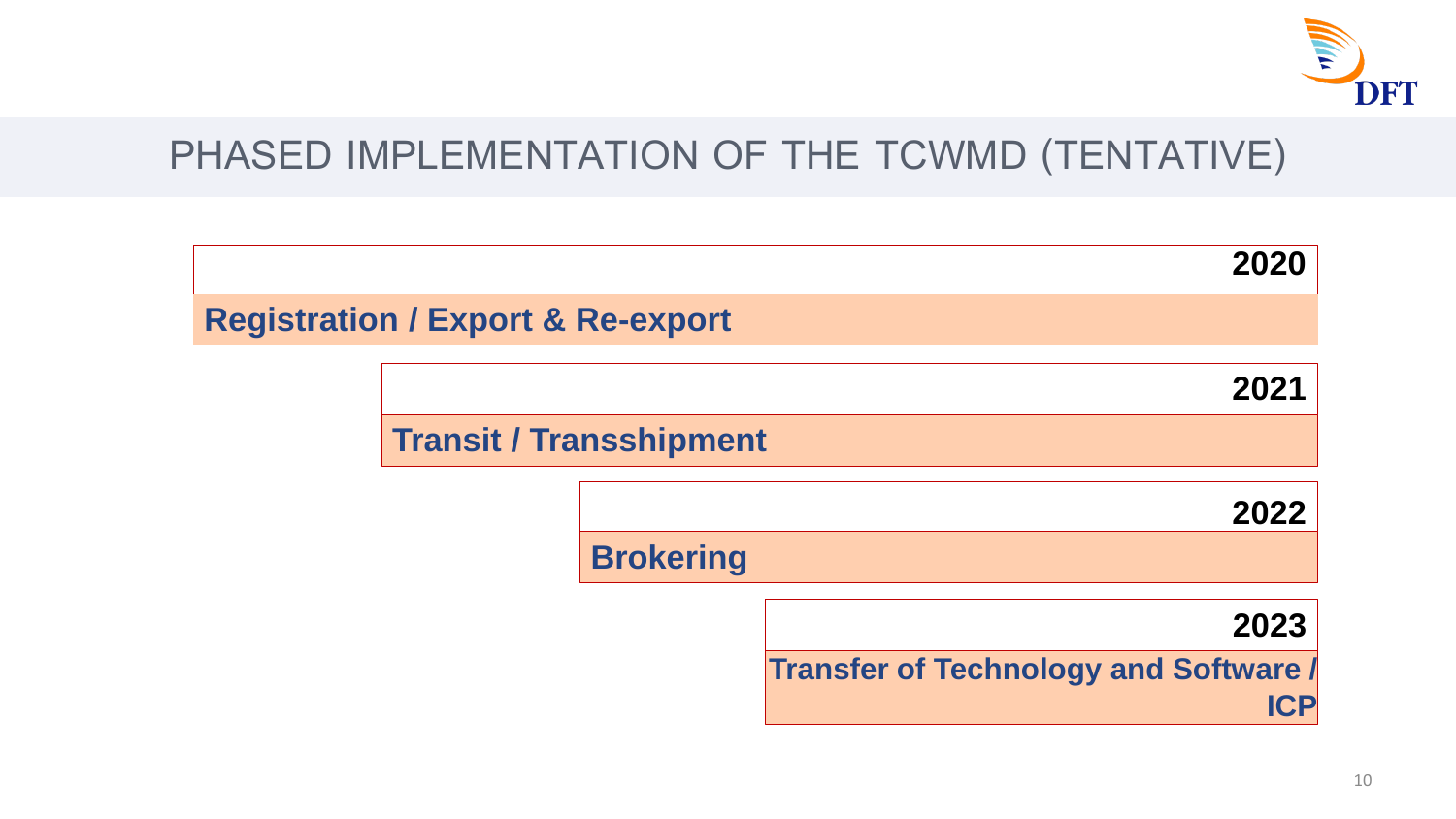

#### **EXPORT LICENSE SYSTEM**

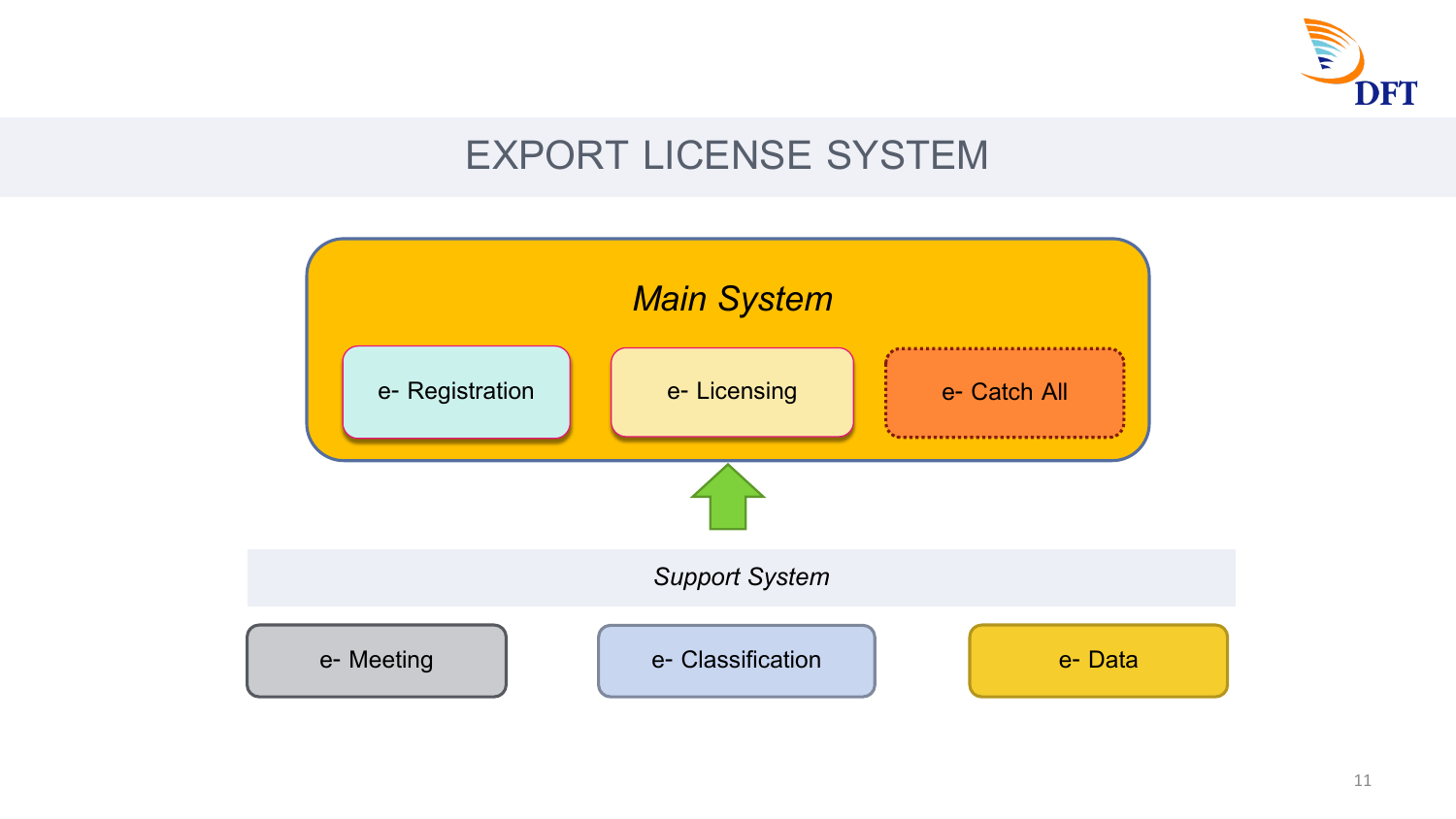

#### **CHALLENGES**

- 1. Product classification
- 2. EU list updates
- 3. End use & end users verification
- 4. Control of transit, transshipment, brokering activities, intangible goods and technology transfer and catch-all control
- 5. Develop a working standard for licensing process
- 6. Conforming with existing law

**DFT Other Agencies & Institutions** 

- 7. Technical advisory committee
- 8. Promoting inter-agency collaboration

#### **Private Sector**

- 9. Industry and SME outreach
- 10. Promoting voluntary ICP in private sector